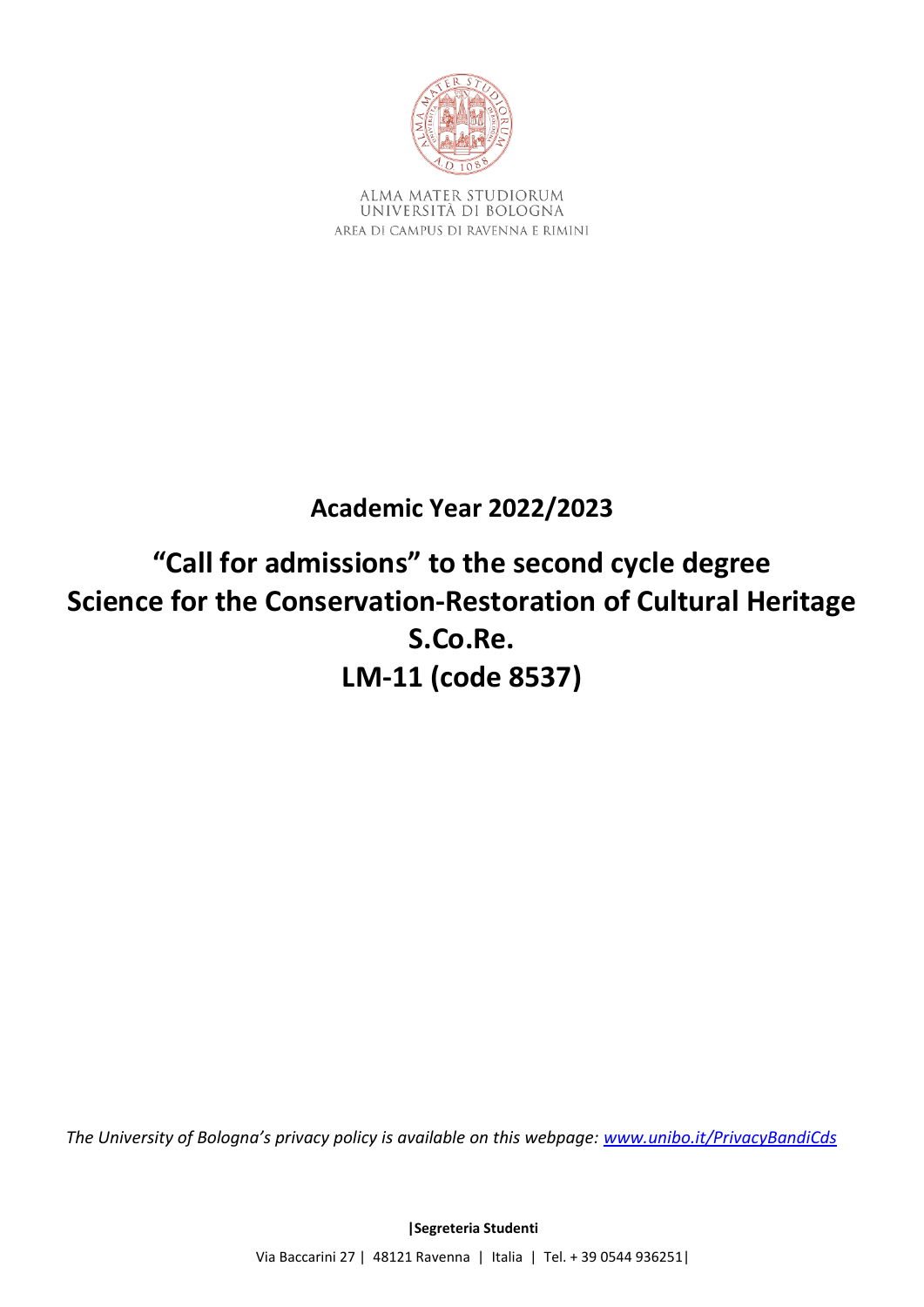### **SECTION 1 – ADMISSION REQUIREMENTS**

In order to be admitted to the international second cycle degree in Science for the Conservation-Restoration of Cultural Heritage – S.Co.Re it is required to:

- Hold an Italian **first cycle degree** (laurea) or a foreign **bachelor degree** deemed suitable. Candidates who have not yet graduated may also apply, according to the stipulations outlined in section 3.
- Fulfil the **ENTRY REQUIREMENTS** specified on the degree programme webpage: **Home > Admission > Programme enrolment: requirements, deadlines and methods** according to the deadlines and procedures outlined in section 3.

• Hold **B2 ENGLISH PROFICIENCY** to be certified according to the procedures set out in section 2. Applicants shall be evaluated by a Committee appointed by the Degree Board in order to ascertain the fulfilment of their eligibility requirements as well as their English proficiency.

### **SECTION 2 – ENGLISH PROFICIENCY**

In order to be admitted, applicants must demonstrate an **English Language Proficiency no lower than B2 level** (according to CEFR – [Common European Framework of Reference for Languages\)](https://europass.cedefop.europa.eu/en/resources/european-language-levels-cefr).

Please refer to the degree programme website to verify how the English proficiency is assessed: **Home > Admission > Programme enrolment: requirements, deadlines and methods** <https://corsi.unibo.it/2cycle/ScienceForConservation/how-to-enrol>

### **SECTION 3 – ENTRY REQUIREMENTS**

Admission is granted to applicants who satisfy eligibility requirements and whose personal preparation is deemed suitable by the Admission Board.

Please refer to the degree programme website to check for the detailed entry requirements: **Home > Admission > Programme enrolment: requirements, deadlines and methods** <https://corsi.unibo.it/2cycle/ScienceForConservation/how-to-enrol>

Applicants' personal preparation is assessed on the basis of the academic records and the documents they provide, such assessment resulting in an irrevocable decision by the Evaluation Board.

Graduating students will be allowed to apply and enroll **under condition of obtaining their bachelor degree** (first cycle degree) by the deadline that will be established by the Academic Bodies and will be indicated as soon as available on the degree programme website.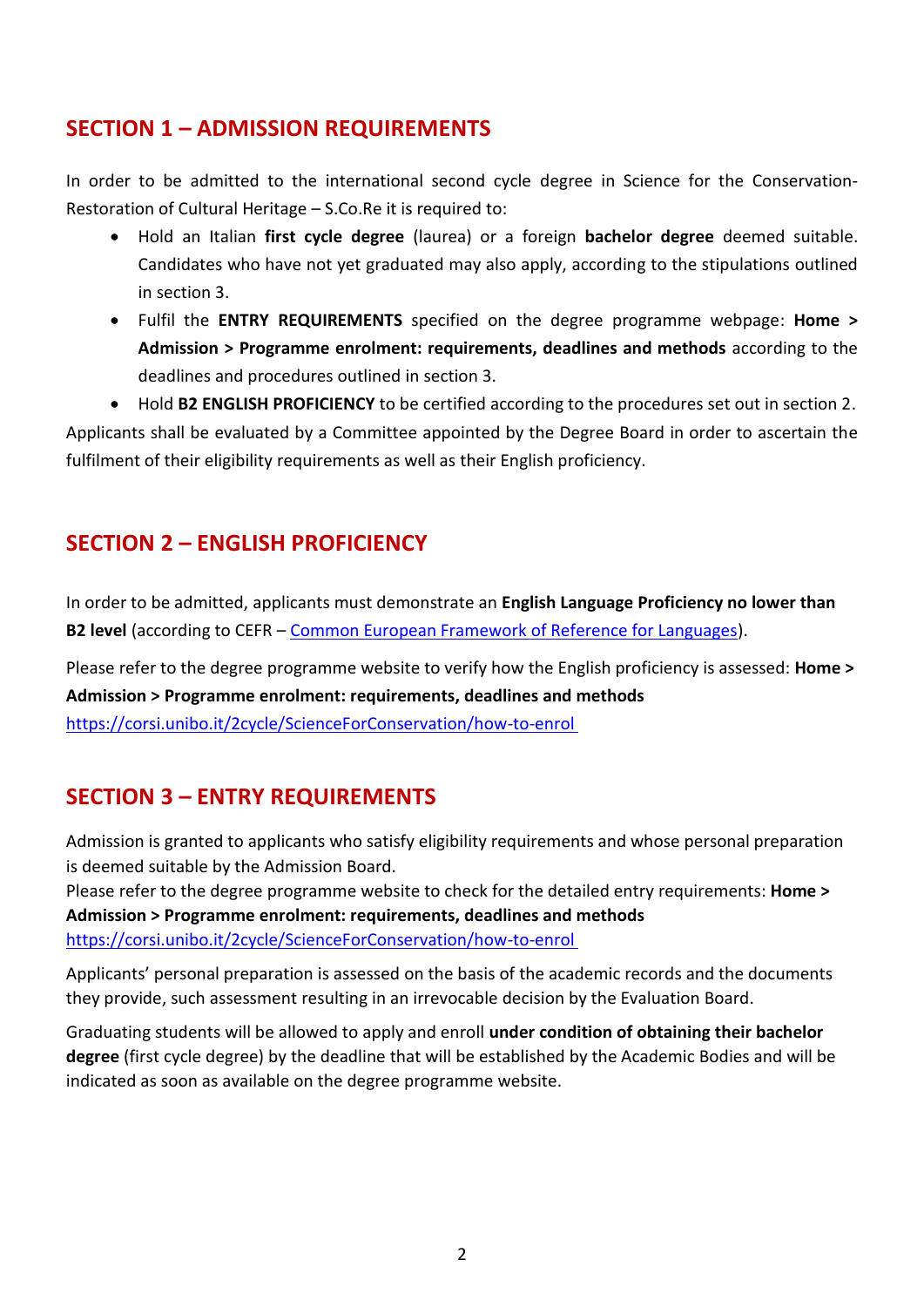### **SECTION 4 – ADMISSION SCHEDULE**

Applicants can submit their applications, receive the assessment results and enroll according to the following **general schedule**:

|                   | <b>OPENING DATE</b> | <b>APPLICATION</b><br><b>DEADLINE</b><br>$(1.00 \text{ pm }$ CET $)$ | <b>RESULTS</b><br><b>WITHIN</b> | <b>ENROLMENT</b><br><b>OPENING</b><br>(no later than) |
|-------------------|---------------------|----------------------------------------------------------------------|---------------------------------|-------------------------------------------------------|
| Intake $1$ $(*)$  | 13 December 2021    | 31 January 2022                                                      | 14 February 2022                | 22 February 2022                                      |
| <b>Intake 2</b>   | 1 February 2022     | 31 March 2022                                                        | 15 April 2022                   | 29 April 2022                                         |
| <b>Intake 3</b>   | 1 April 2022        | 30 June 2022                                                         | 14 July 2022                    | 29 July 2022                                          |
| <b>Intake 4</b>   | 1 July 2022         | 5 September 2022                                                     | 20 September 2022               | 30 September 2022                                     |
| Intake $5$ $(**)$ | 6 September 2022    | 21 October 2022                                                      | 25 October 2022                 | 27 October 2022                                       |

#### **\* Intake 1 for NON-EU applicants ONLY**

#### **\*\* Intake 5 for EU applicants ONLY**

### **SECTION 5 – HOW TO APPLY**

In order to submit your application, you should:

- **1. Log in to** www.studenti.unibo.it through your Italian SPID account. International students not holding a SPID can create a Unibo profile by choosing *Register* and then *International Students Registration*
- **2. Click on** "APPLY FOR ADMISSION", select "SECOND-CYCLE DEGREE" and choose the degree programme you are interested in
- **3. UPLOAD** the following **documents in PDF format:**

#### COMPULSORY DOCUMENTS

- Scanned copy of **passport/identity card** (front and back)
- **Transcript of academic records**: Bachelor's Degree certificate in Italian or English detailing the full list of exams and grades achieved, including the final graduation mark (if any). Italian students can enclose a self-certification of their first-cycle degree, whereas EU applicants their Diploma Supplement. Graduating students will enclose the transcript of exams only
- **English proficiency** certificate (see section 2)
- **Curriculum Vitae**/résumé
- **Statement of purpose**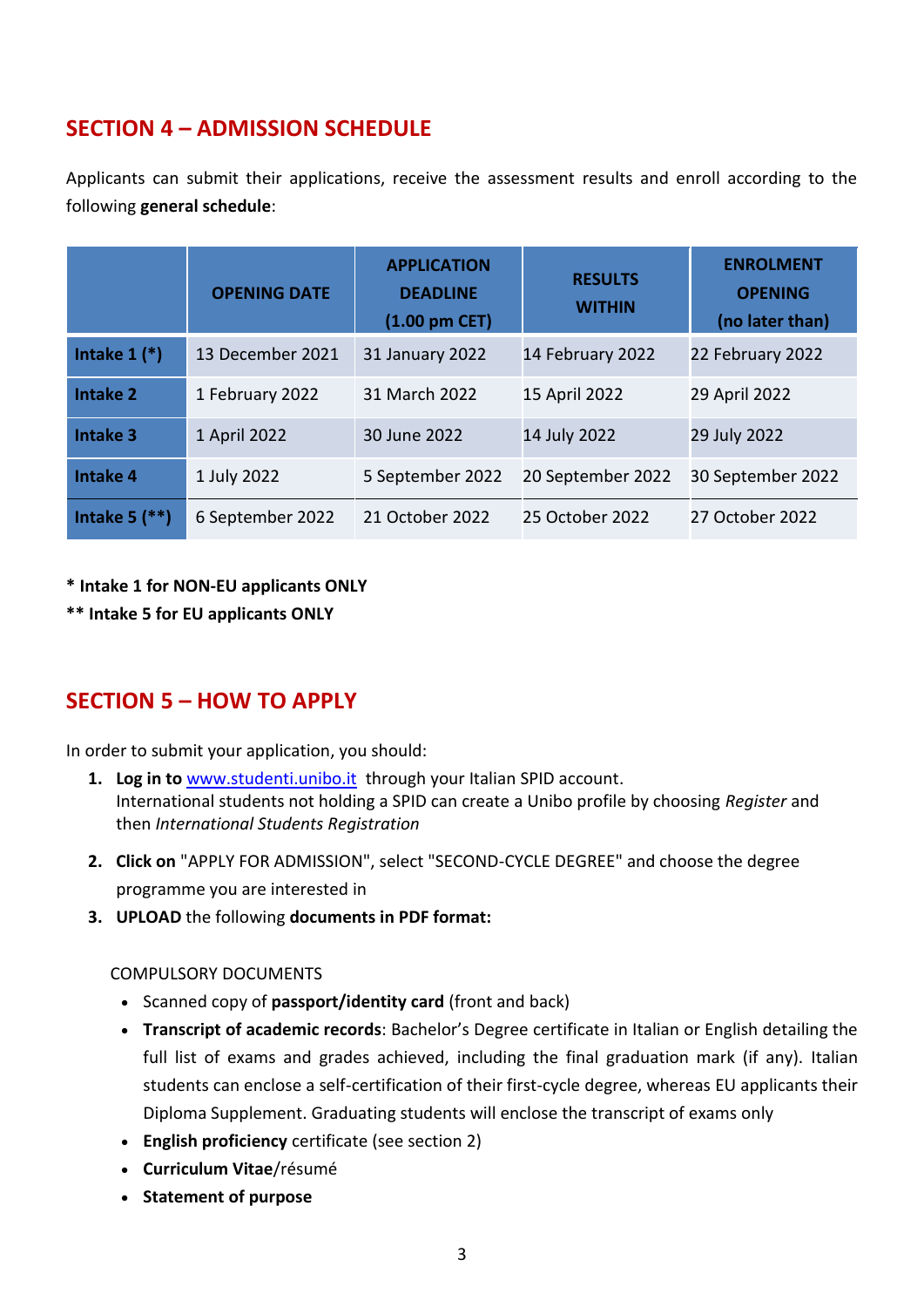#### OPTIONAL DOCUMENTS

- Scanned copy of the residence permit (if any)
- Reference letter(s)
- Other documents considered as useful for admission purposes

#### **WATCH OUT!**

- Only complete applications (having all the compulsory documents uploaded by the deadline) will be evaluated by the Admission Board. **Incomplete applications will not be considered** and candidates will be allowed to submit a brand-new application in the following intakes (if scheduled), that will be then assessed as long as it has been fully finalized.
- **Under NO circumstances are application documents to be sent by email or by regular mail.**

### **SECTION 6 – ADMISSION AND ENROLLMENT**

Students will be given feedback according to the general calendar - section 4, their application on [www.studenti.unibo.it](http://www.studenti.unibo.it/) to be either **greenlighted (admitted)** or **redlighted (not admitted)**. Admitted students will be able to enroll - yet again according to the deadlines set forth on section 4 - upon **receiving the relevant confirmation message** to their Unibo email address [\(@studio.unibo.it\)](mailto:name.surname@studio.unibo.it) created while applying.

**PLEASE NOTE**: Not admitted students shall not be able to submit a new application in following intakes.

In order to confirm their enrollment, admitted applicants must:

1. **Log in to** [www.studenti.unibo.it](http://www.studenti.unibo.it/) by entering their username and password (see section 5)

2. Select "Enrol in a degree programme", then "Second-cycle degree" and finally the degree of interest. Fill out the required personal data and enclose a passport-sized photo in jpg.

3. **Pay the first instalment** of tuition fees following the instructions on the websit[e www.studenti.unibo.it](http://www.studenti.unibo.it/)

Graduating students admitted with a conditional offer will be allowed to enroll **under condition of receiving their bachelor degree** by the deadline established by the Academic Bodies (that will be made available on the degree programme website), **otherwise they will be excluded**.

Please inform Segreteria Studenti Ravenna [segravenna@unibo.it](mailto:segravenna@unibo.it) as soon as the degree has been obtained.

Upon paying the first instalment, check on [www.studenti.unibo.it](http://www.studenti.unibo.it/) to verify the subsequent steps needed in order to finalize your enrollment.

Students with **disability** with recognised invalidity of at least 66%, and those whose disability is recognised by law 104/92, can obtain tuition fees exemption [https://www.unibo.it/en/services-and](https://www.unibo.it/en/services-and-opportunities/study-grants-and-subsidies/exemptions-and-incentives/exemptions-for-disabled-students)[opportunities/study-grants-and-subsidies/exemptions-and-incentives/exemptions-for-disabled-students](https://www.unibo.it/en/services-and-opportunities/study-grants-and-subsidies/exemptions-and-incentives/exemptions-for-disabled-students) by sending the relevant documents to Segreteria Studenti [segravenna@unibo.it](mailto:segravenna@unibo.it)